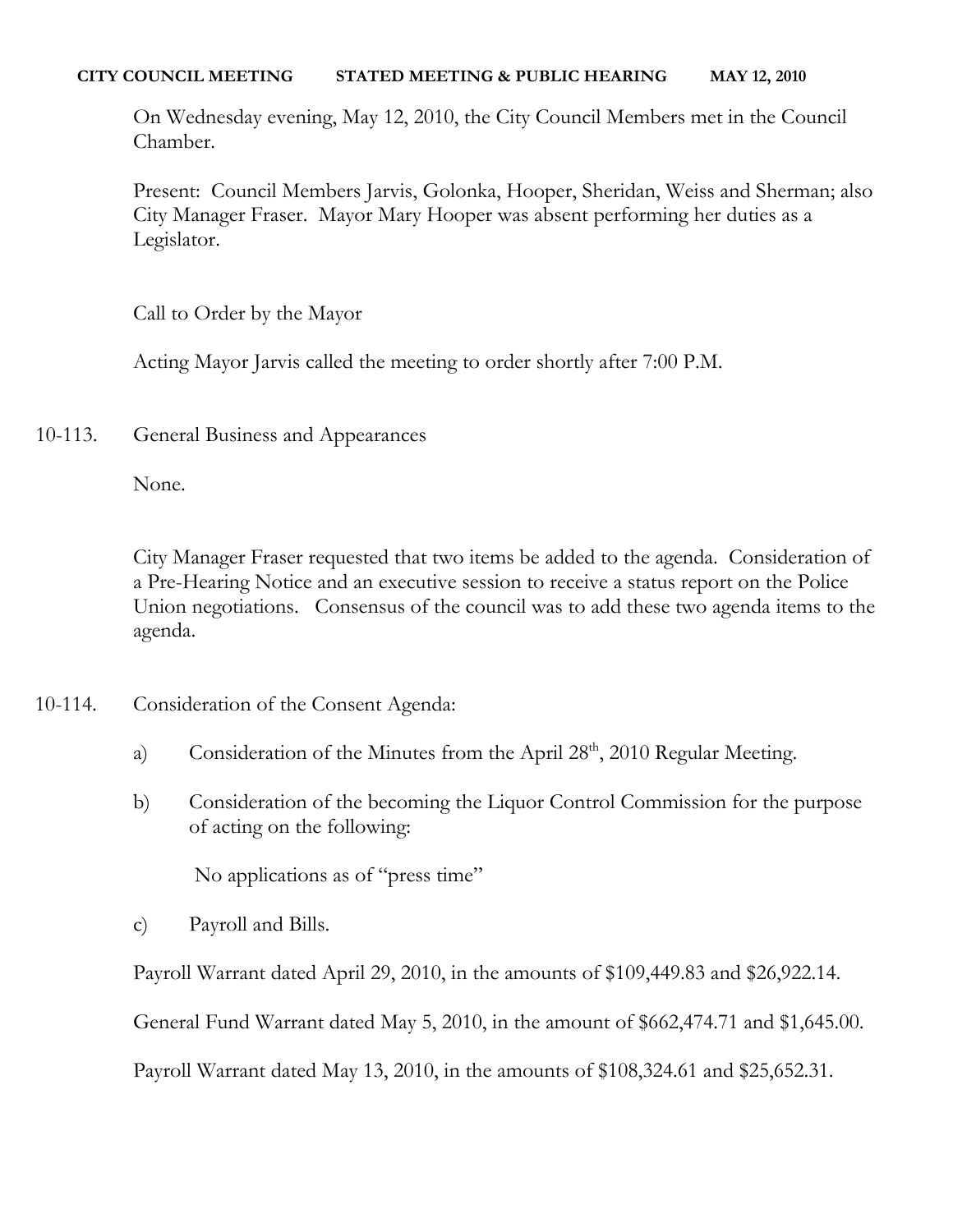CITY COUNCIL MEETING -2- MAY 12, 2010

Motion was made by Council Member Sheridan, seconded by Council Member Golonka to approve the consent agenda. The vote was 5-0, motion carried unanimously.

- 10-115. City Hall Arts Center Management Ordinance.
	- a) Second Reading of proposed revisions to Article VIII of the City Ordinances concerning use of City Hall was held on April 28<sup>th</sup>.
	- b) The City Manager has proposed amendments to the ordinance which more accurately reflect current practices and which allow changes to rental policies and fees without requiring future ordinance amendments.
	- c) Recommendation: Approve the policies and agreements as presented.

Acting Mayor Jarvis opened the public hearing at 7:07 P.M. No one came forward to comment and the public hearing was closed.

Motion was made by Council Member Weiss, seconded by Council Member Sheridan to approve the revisions to Chapter 2, Article VIII Use of City Hall at its second reading. The vote was 5-0, the motion carried unanimously.

- 10-116. City Hall Arts Center Management Policies and Agreements.
	- a) In conjunction with this, Council will consider:
	- 1. Revised Rental Management Agent with Lost Nation Theatre
	- 2. Revised Use of Rental Agreement with Lost Nation Theatre
	- 3. Revised City Hall Arts Center Rental Policy and Rate Sheet
	- 4. Revised City Hall Arts Center Rental Contract

a) The City Manager has proposed the above policies and agreements which are consistent with the proposed ordinance amendment and which reflect current practices.

b) This item was tabled from the Council's April 28<sup>th</sup> meeting.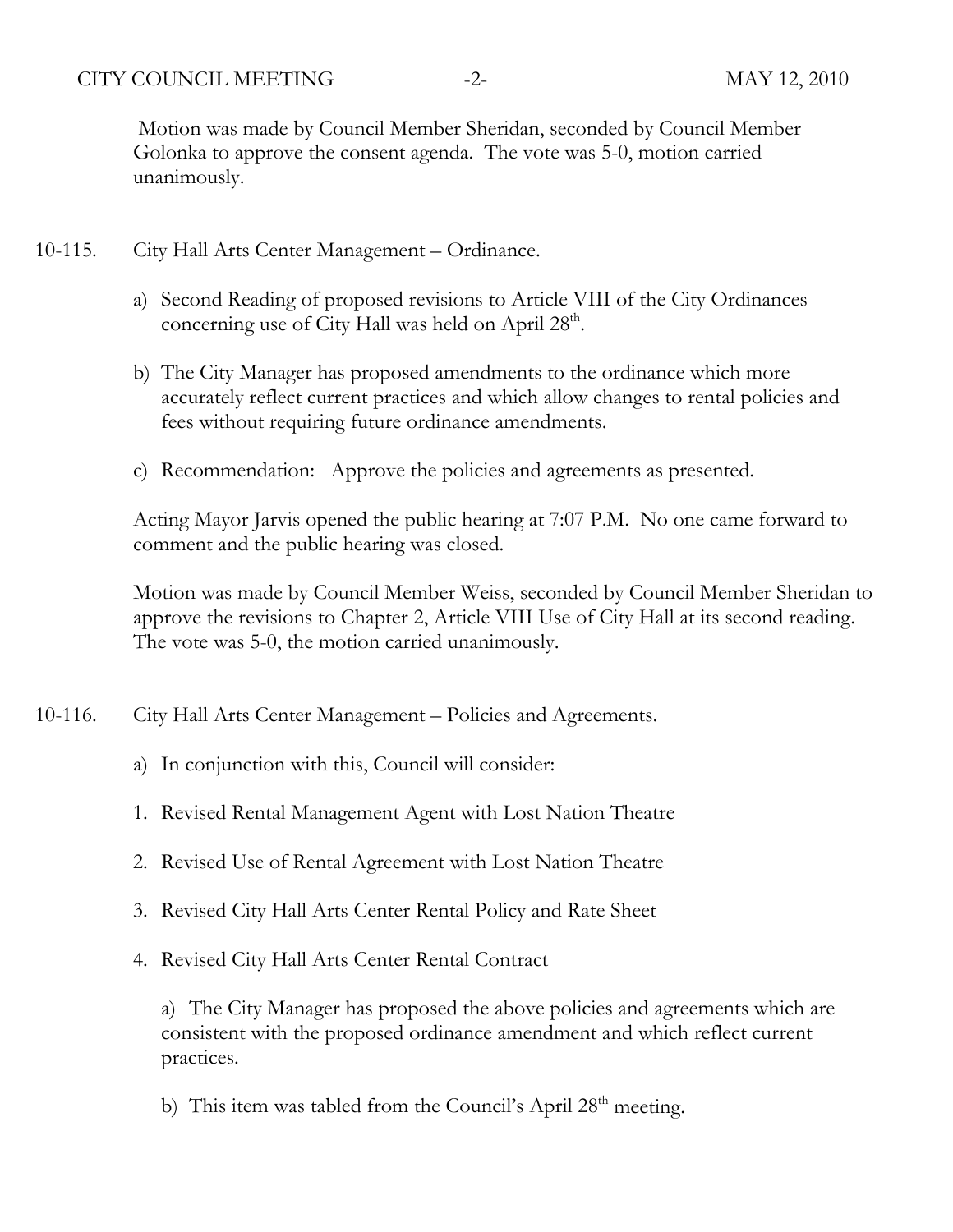c) Recommendation: Approve the policies and agreements as presented.

Discussion followed on the process for waiving the fee. It was decided that they would consider those on a case by case basis.

Council Member Weiss noted that the agenda item reflected that this item was tabled, however the minutes of the prior meeting did not note that the item was tabled.

City Manager Fraser reviewed the insurance coverage with the council members.

Motion was made by Council Member Sherman, seconded by Council Member Hooper to approve the three agreements with the addition to the rental policy and the new insurance coverage numbers. The vote was 5-0, motion carried unanimously.

- 10-117. The District Energy Committee will present a recommendation to the City Council for the hiring of a Project Manager for the District Energy Plant.
	- a) Proposed Action: Approve Project Manager Contract.

 Planning and Development Director Hallsmith gave an update on the project. They had four candidates and had interviewed two. They had offered the position to one of the candidates. She was asking the council to approve a contract for a six month tenure which would take them through the bond vote. After that we could continue with the same candidate or perhaps select someone else who would be more appropriate for the construction phase.

Motion was made by Council Member Weiss, seconded by Council Member Sherman to authorize negotiation of a contract for a six month period with compensation in line with the budgeted amount. The vote was 5-0, motion carried unanimously.

Acting Mayor Jarvis moved to agenda item 10-119 at this time.

10-119. Adoption of the City Council's Goals and Priorities for 2010; Manager will compile a list developed from April 12<sup>th</sup> Work Session.

> City Manager Fraser said as he was preparing to compile the list he ran into a problem because they had gone through the process but didn't finish. He suggested they put discussion on the next agenda to finish up the work that needed to be done.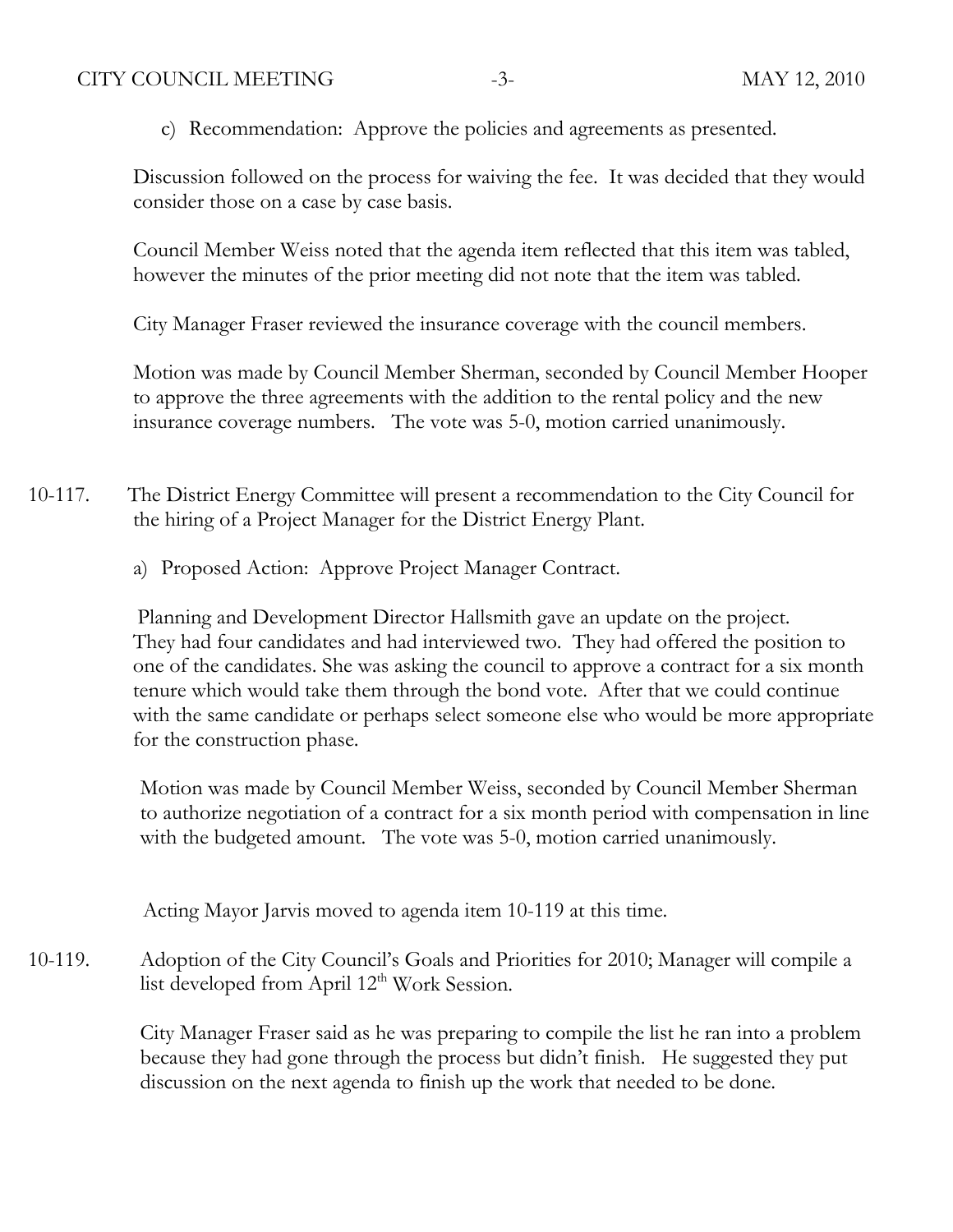CITY COUNCIL MEETING -4- MAY 12, 2010

Motion was made by Council Member Weiss, seconded by Council Member Sheridan to table this agenda item for two weeks. The vote was 5-0, motion carried unanimously.

Acting Mayor Jarvis returned to agenda item 10-118.

- 10-118. Consideration of the City Council's endorsement of the Montpelier Community Justice Center's Citizen Advisory Board Bylaws.
	- a) The Citizen Advisory Board of the Montpelier Community Justice Center adopted the Bylaws in January, 2009, a version amended from the original document created in October, 2003, and amended in March, 2005. The MCJC is required to have a Citizen Advisory Board (CAB) per the Safer Communities Grant from the Agency of Human Services that provides the bulk of its funding.

Yvonne Byrd, Executive Director said as the status of the Montpelier Community Justice Center had change to a city department it was felt that it would be appropriate to have the Council endorse the by-laws of the Capital Community Justice Center Advisory Board.

Council Members reviewed the document and suggested the following changes:

Page 2, a. Memorandum of Understanding should be attached to document.

Page 2, h. Self-govern and maintain the existence of the CAB, to be stricken.

Page 2, g. regarding approve grant applications and the annual budget – word differently to reflect submitted to City Manager with final approval by the City Council.

 Page 5 Article 4 questioned the need for a treasurer as they were now a city department. It was suggested that treasurer be deleted.

Motion was made by Council Member Sheridan, seconded by Council Member Weiss to adopt the by-laws with the suggested changes. The vote was 5-0, the motion carried unanimously.

10-119A. Consideration of issuing a Pre-Hearing Notice regarding the inquiry concerning the Vermont Compost Company Main Street Facility, Montpelier, Vt.

> Council Member Jarvis recused herself from participating on this agenda item to avoid the appearance of a conflict of interest as she is employed by the firm that is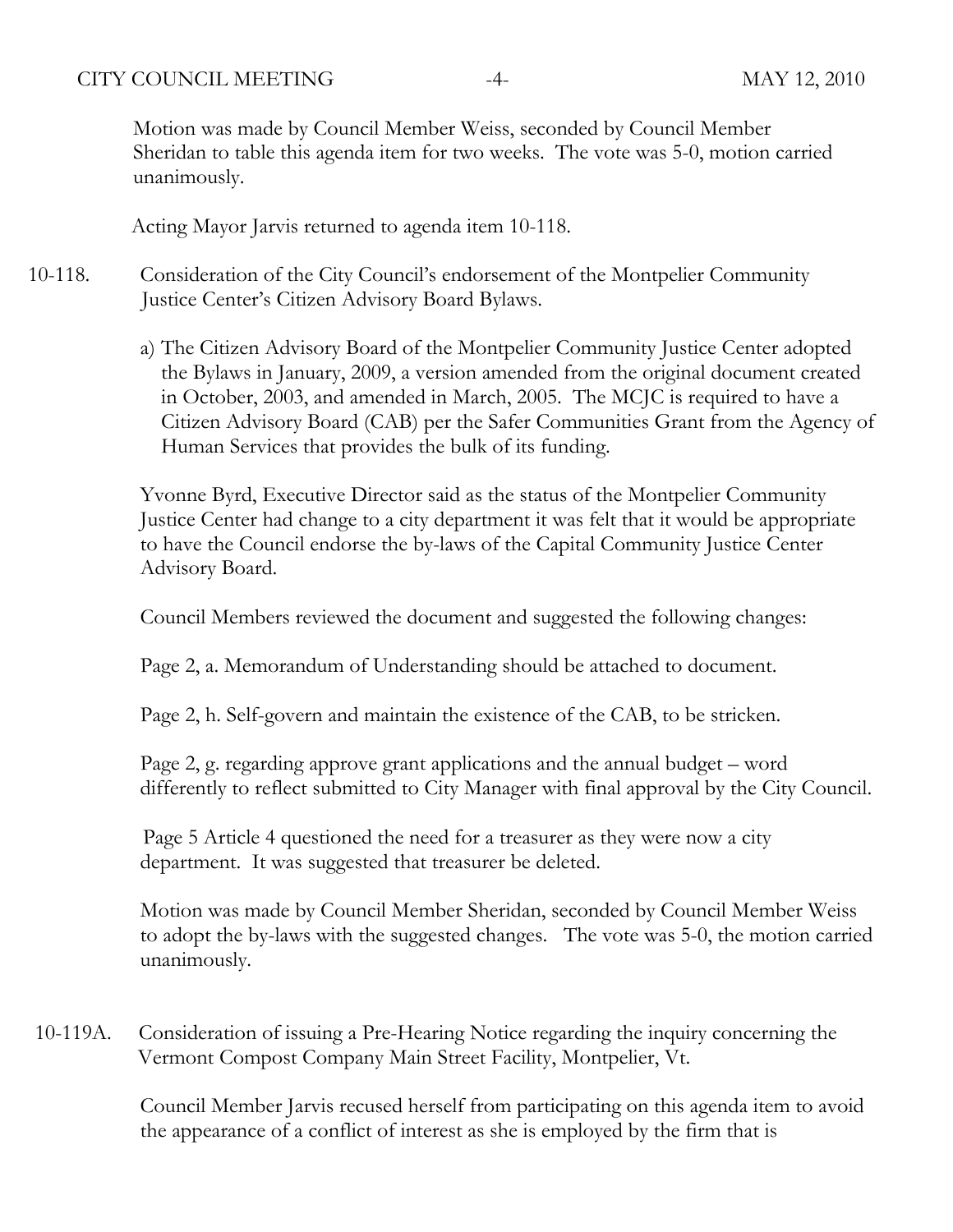# CITY COUNCIL MEETING -5- MAY 12, 2010

representing Mr. Hammer.

Council Member Hooper, Vice President of the Council presided over this portion of the meeting.

City Manager Fraser explained that Attorney Stitzel had advised that the council adopt this Pre-Hearing Notice. The Pre-Hearing Notice frames the issue. Attorney Stitzel will be present before the formal hearing begins to review the process and the council's role. Once the Pre-Hearing Notice is adopted a copy will be sent to all parties involved.

Council Member Weiss asked that information on deliberative session be provided to the council by the City Manager or City Attorney.

Motion was made by Council Member Sheridan, seconded by Council Member Golonka to adopt the Pre-Hearing Notice. The vote was 4-0, motion carried unanimously.

Council Member Hooper stepped down as Acting Mayor and Council Member Jarvis resumed her duties as Acting Mayor.

10-119B Report by City Council.

Council Member Golonka noted Attorney Giuliani's letter regarding Berlin Pond Source Protection.

Council Member Sheridan said there would be a round table discusstion regarding the Senior Center tomorrow and he would report back to the council at the next meeting.

Council Member Sherman had attended the Master Plan public hearing and the next hearing was scheduled for May  $24<sup>th</sup>$ .

Council Member Jarvis has received calls about the crosswalks downtown and painting was delayed due to the changing temperature. Public Works staff hope to begin that process again soon.

Council Member Jarvis asked about the status of the wastewater penalty and the RFP related to river conservation.

City Manager Fraser said they are still working on that process and what groups would qualify. The State would make the final approval.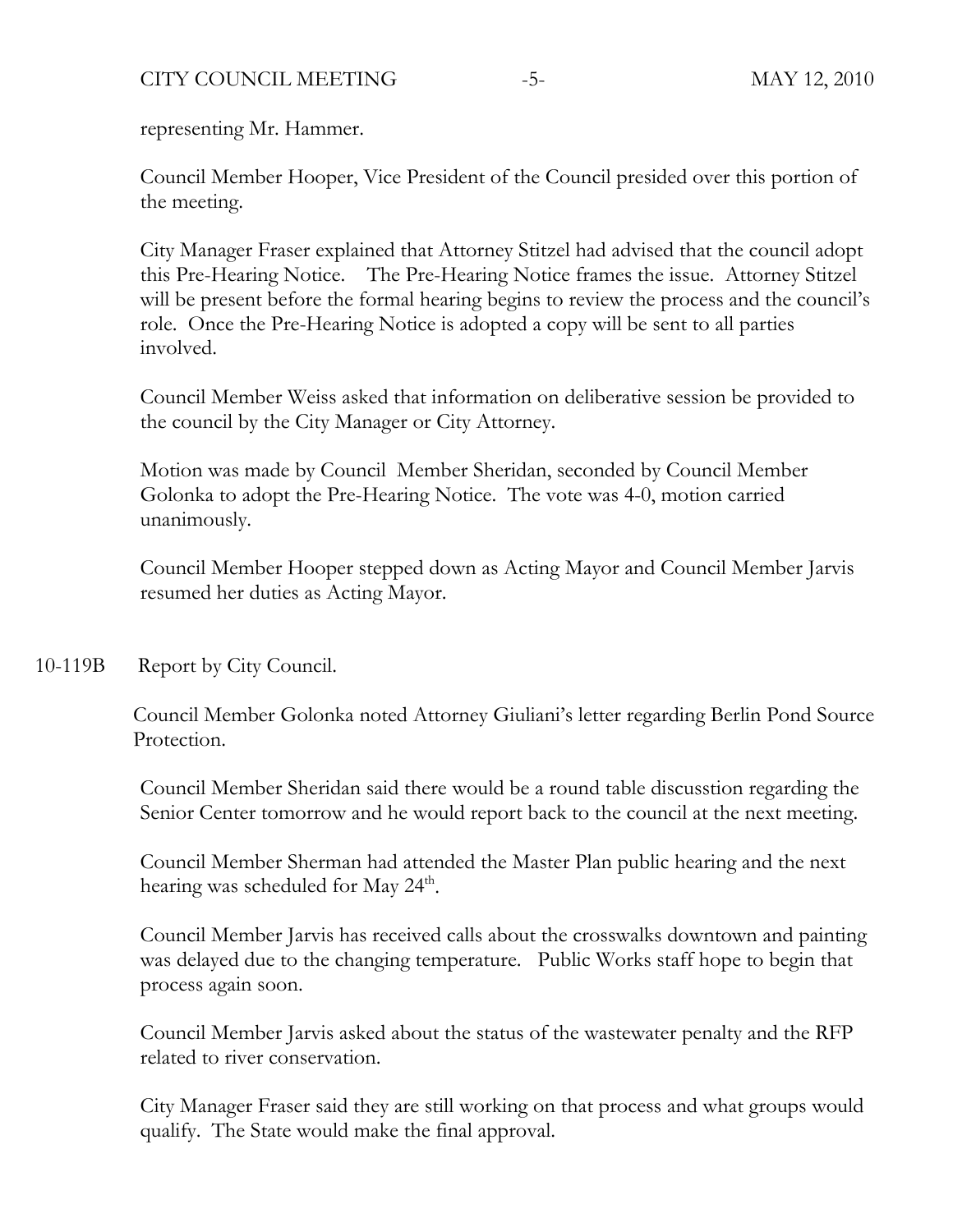### CITY COUNCIL MEETING -6- MAY 12, 2010

10-120. Mayor's Report.

Mayor Hooper was absent this evening.

10-121. Report by the City Clerk-Treasurer

City Clerk & Treasurer Hoyt reminded members of the viewing public that property taxes were due on Monday, May 17, 2010.

### 10-122. Status Reports by the City Manager

City Manager Fraser told the council that the amended vendor's ordinance took effect today. A question was asked if a vendor could move to another location after the regular day time hours to accommodate events taking place during the evening hours. Consensus of the Council was that would be a city manager decision.

City Manager Fraser reported that the Onion River Exchange would not be taking over the REACH Program. The city will get the program up and running and seek a nonprofit partner.

City Manager Fraser said he had attended a meeting last Friday on the use of the railroad tracks through Montpelier. Information is still being gathered. He spoke about Operation Life Saver which is an educational program planned to education the school students on the rules, risks and dangers of walking near or on the railroad tracks. Attorney Giuliani and Valerie Capels, former Planning Director are helping the city gather information on the Stonecutters Way project. Letters were written to VTrans and the Senate Transporation Committee. City staff is still seeking an attorney with rail expertise to assist the city. The Bike Path projects are on hold. VTrans and the railroad are seeking to site a mile long rail siding in the City of Montpelier. Upgrades to the crossing at Pioneer Street are planned, which could cause that intersection to be closed for a period of time.

### 10-123. Agenda Reports by the City Manager

Consideration of an executive session in accordance with Title 1, Section 313, Subsection (a)(2) Labor relations agreement with employees (Police Union negotiations).

Motion was made by Council Member Hooper, seconded by Council Member Golonka to go into executive session at 8:02 P.M., in accordance with Title 1, Section 313, Subsection (a)(2) Labor relations agreements with employees to receive an update on the